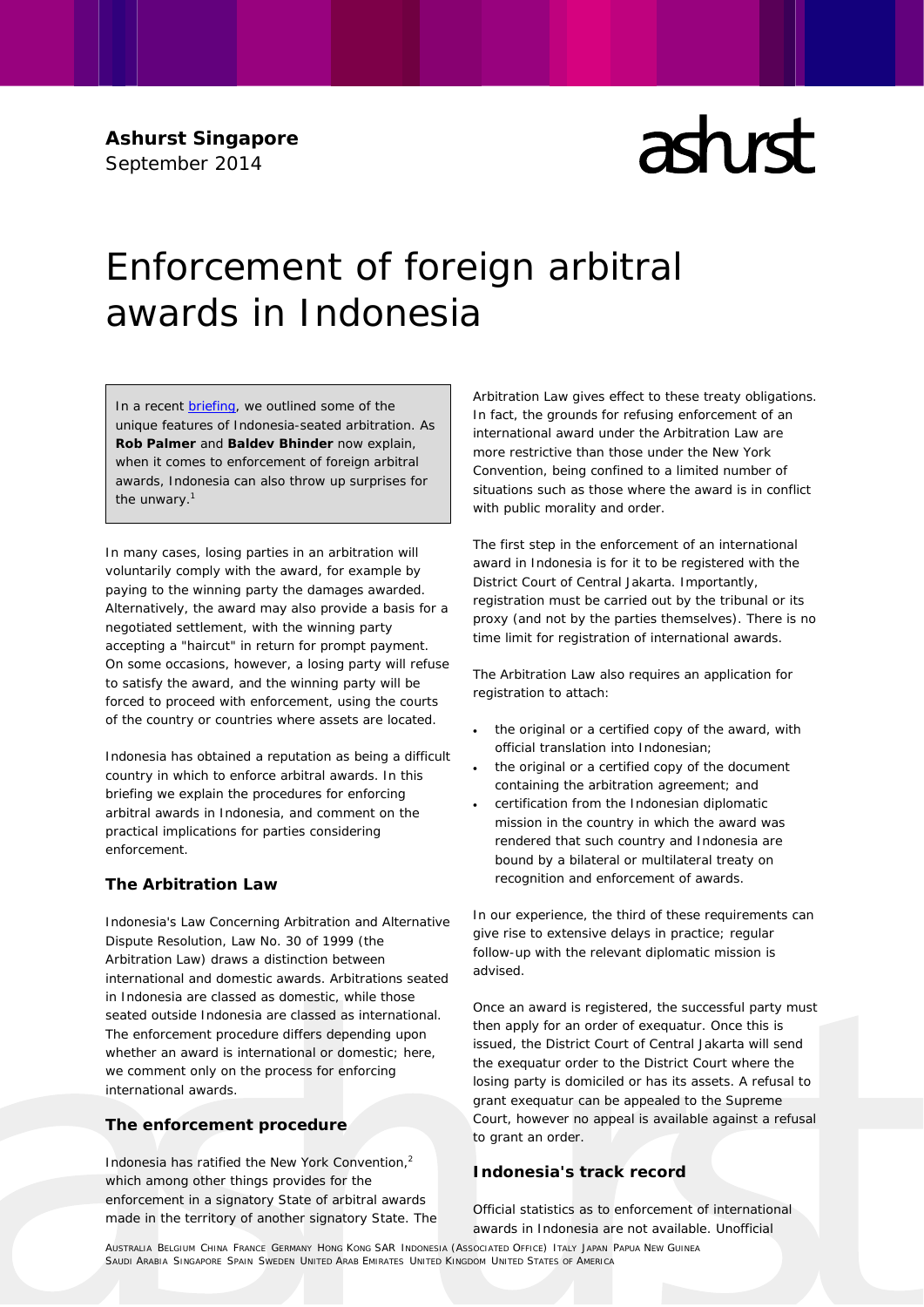surveys indicate that only a limited number of enforcement attempts have been made (with one recent survey suggesting a total of 57 applications to enforce international awards between 2000 and 2012).

Interestingly, and contrary to popular belief, these unofficial surveys indicate that only a very small number of enforcement applications have been rejected. Many of these refusals relate to awards by the tribunal in the *Astro Nusantara -v- Ayunda Prima Mitra* case; the Indonesian courts have refused enforcement of these on the grounds of public order, taking the view that the tribunal's orders for an antisuit injunction and findings of fact interfered with parallel court proceedings brought in Indonesia.

# **Parallel litigation**

What these surveys do not show, however, are the cases where enforcement is delayed (or perhaps not even commenced) as a result of parallel litigation in the Indonesian Courts.

In our experience, it is not uncommon for a losing party in an Indonesia-related arbitration to commence Indonesian court proceedings by bringing actions in tort (unlawful act) on the basis that such disputes are said to fall outside the arbitration clause. The Court may be – or may be perceived to be – reluctant to register and enforce an award until the parallel litigation is resolved. As a result, enforcement may be held up or may not commence until the litigation is over. Taking into account the lengthy appeal process

available in Indonesian civil proceedings, the potential for extensive delay is clear.

## **Practical tips**

In summary, enforcement of international awards in Indonesia can prove difficult. However, the obstacles may not be as great as perceived. The process can be eased by steps such as:

- **Following the correct procedures**: in particular, the requirement for registration to be effected by the tribunal or its proxy is often not understood. It is advisable to obtain a Power of Attorney (PoA) from the tribunal in advance of any award so that registration can be progressed; once a final award has been issued, a tribunal may consider itself without jurisdiction to provide a PoA;
- **Considering the arbitration agreement**: in some situations, the risk of parallel litigation may be reduced by ensuring that the arbitration agreement extends to non-contractual claims, thereby reducing the scope for a losing party to bring actions in tort; and
- **Assessing alternatives**: it may be possible to avoid altogether the need to enforce in Indonesia if assets can be identified offshore, or if the award can be used as a basis to negotiate a commercial settlement.

#### **Notes**

- 1 Views expressed on Indonesian law in this briefing are provided by Indonesian-qualified lawyers at Ashurst's associated firm, Oentoeng Suria & Partners.
- 2 Subject to the so-called reciprocity and commercial exceptions.

# **Further information**

If you would like any further information about any of the issues raised in this briefing, please contact:



**Partner, Singapore** +65 6416 9504

[rob.palmer@ashurst.com](mailto:rob.palmer@ashurst.com)

**Rob Palmer**



**Baldev Bhinder Senior Associate, Singapore** 

+65 6416 9507 [baldev.bhinder@ashurst.com](mailto:baldev.bhinder@ashurst.com)

| Click on the links below to see our other recent briefings        |                                       |
|-------------------------------------------------------------------|---------------------------------------|
| Six practical tips for drafting international arbitration clauses | How to train your arbitration counsel |
| Ten tips for saving time and cost in international arbitration    | The separated arbitrator              |